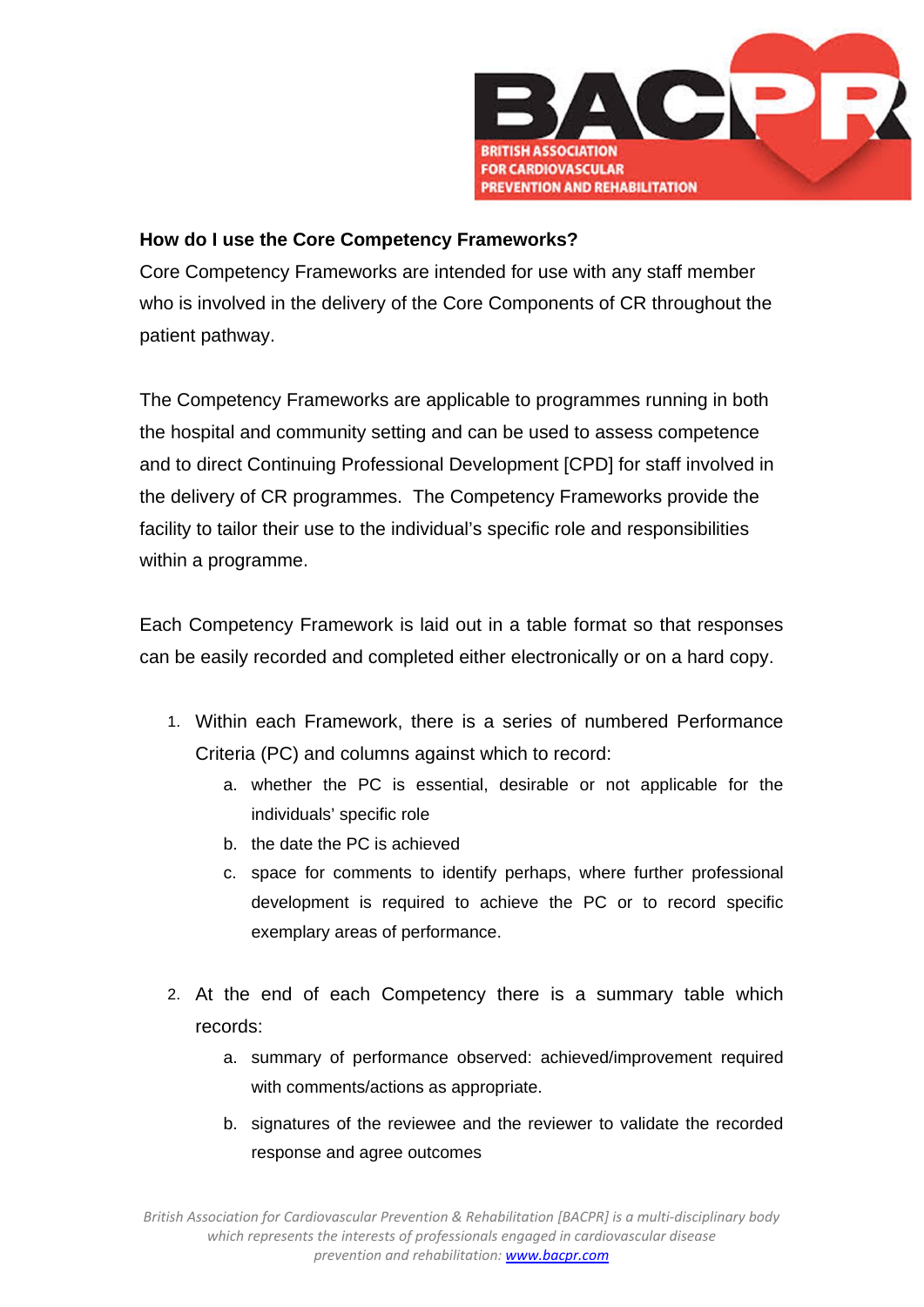

- 3. Evidence to determine success of a staff member to fulfill the criteria can be achieved through various methods:
	- a. Practical observation
	- b. Verbal communication
	- c. Questioning
	- d. In-service training
	- e. Mandatory training
	- f. External courses
	- g. Other resources, e.g. BACPR and ACPICR standards
- 4. It is not intended that observation and/or achievement of these competences should be a time consuming exercise and can be a useful tool to monitor performance over a period of time (to be defined internally) and impact positively on service delivery.
- 5. As the document relates to the competences required across the patient's journey through CR, not all competences will be relevant to each member of staff. Hence, not all competences and relating PC need to be achieved.
- 6. It is the responsibility of the Manager/Reviewer to determine if the competency or PC is essential, desirable and/or relevant to the member of staff.
- 7. Each competency is also mapped against BACPR Education and Training courses to identify appropriate training for the reviewee if applicable.